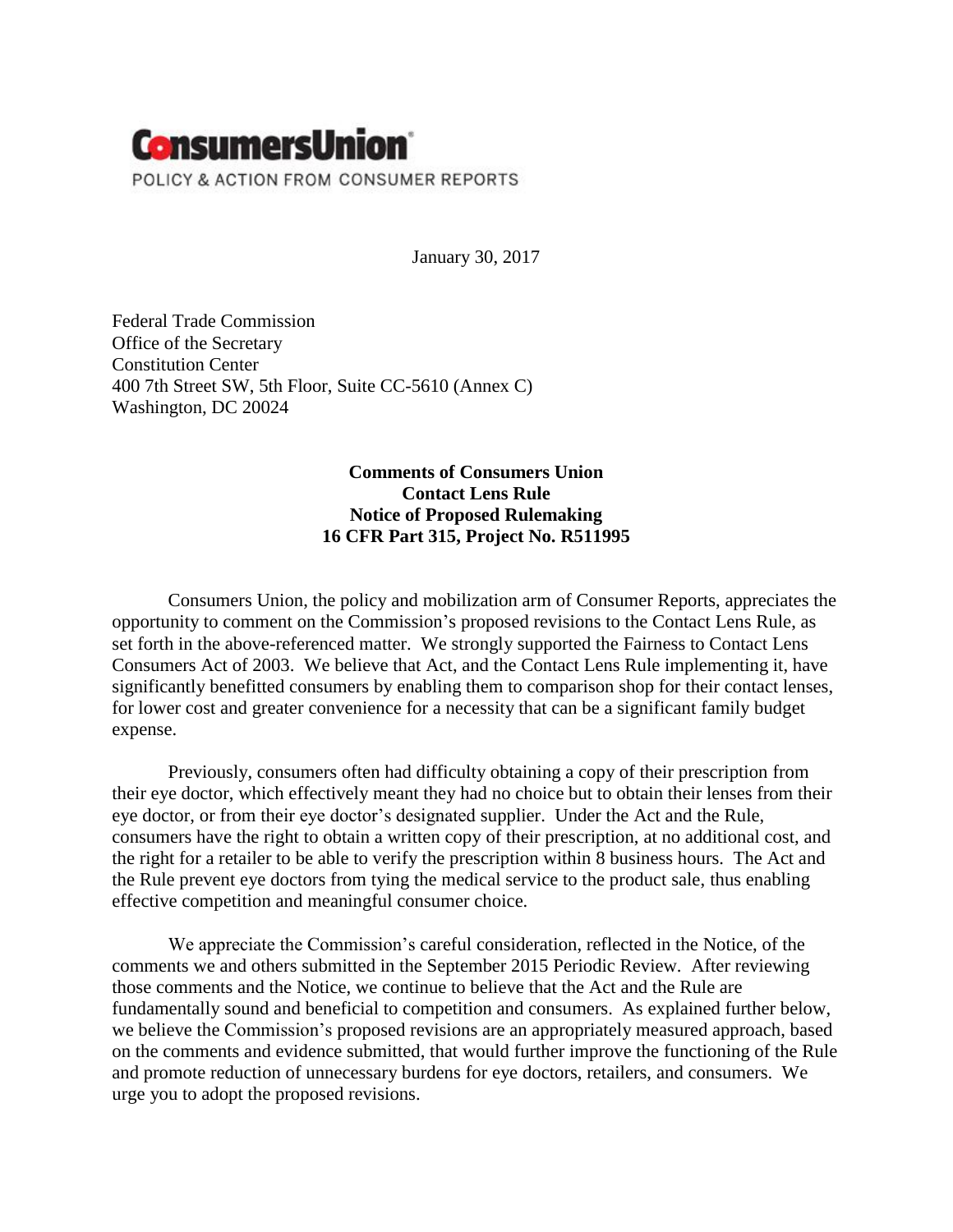In response to your request for further comment on certain issues, we recommend a few additional refinements and clarifications for your consideration. We also give our thoughts on several recommendations by others that the Commission has chosen not to incorporate into further changes to the Rule, but encourages retailers and eye doctors to consider adopting voluntarily.

Many of the comments submitted in the Periodic Review, and much of the discussion in the Notice, relates to the process set forth for a retailer to verify the accuracy of a prescription. In assessing these comments, we are mindful that the verification process is intended to be a back-up, failsafe means for a retailer to ascertain the accuracy of a prescription that has been described to the retailer by the consumer, in the absence of having an actual copy of the prescription. Therefore, achieving an efficient verification process that minimizes and fairly allocates the burdens involved is made easier if the number of prescriptions requiring verification is reduced.

### **Acknowledgement form for receipt of prescription**

We believe the Commission's principal proposed change, to require eye doctors to have each patient sign a written form acknowledging receipt of a copy of the prescription, should significantly reduce the number of prescriptions that require verification. It is a constructive step that should make a significant difference in helping ensure that patients are receiving the prescription, and that they understand that having the prescription enables them to choose where to purchase their contact lenses. We believe the language specified for the form simply and clearly documents the receipt and communicates to patients their ability to choose where to purchase, without steering patients away from their own eye doctor as one potential choice.

In our view, the Commission has sufficient reliable evidence that a significant number of eye doctors appear to be failing to provide the prescription in accordance with the Rule, or failing to inform the patient of the choice of seller that having the prescription enables, so as to warrant making this change. The burden of having copies of the one-page form available in the eye doctor's office, having each patient sign a copy of the form when receiving the prescription, and keeping that copy in a file for three years, is minimal and entirely manageable, and will enable more effective enforcement of the rule while also making it easier for eye doctors to show compliance.

The other proposed specifications of what should be on the form, and the requirement that nothing else be added, appropriately eliminate uncertainty and keep the form from being crowded with unnecessary words that could increase the likelihood that some patients might not read the important words that are the reason for requiring the form.

We recommend the Commission consider adding one sentence to the statement, to help encourage the patient to give an actual copy of the prescription to the retailer. The more patients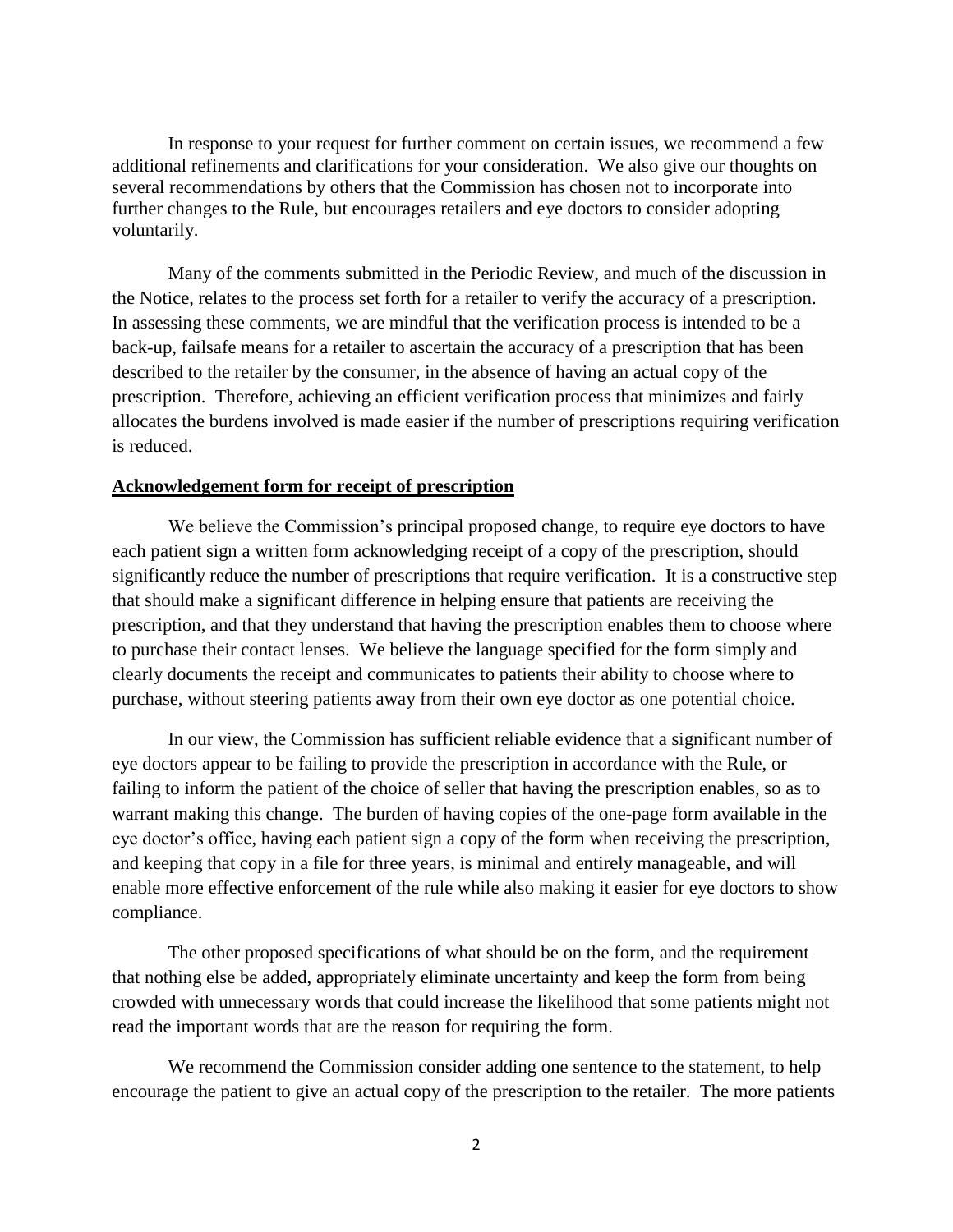do this, the less need there will be for retailers to verify prescriptions with eye doctors. The statement might be revised to read as follows (addition in bold):

"My eye care professional provided me with a copy of my contact lens prescription at the completion of my contact lens fitting. I understand I am free to purchase contact lenses from the seller of my choice. **I also understand that my having the copy of my prescription means I can give a copy to the seller I choose.**"

Consistent with the purpose of the Act and the Rule, this added sentence would not impose a new *requirement* that the consumer provide the copy to the retailer in order to exercise the right to choose that retailer. Nor would it relieve the eye doctor of the requirement to verify the prescription or provide a copy to the retailer, or to provide another copy to the patient, upon request; but it would help further reduce the likely incidence of such requests.

As it has in other required consumer disclosures, the Commission may wish to consider requiring that the form be provided in the foreign language of the patient. The Commission could provide the forms on a website in a variety of languages, making it easy for eye doctors to comply.

We agree that there could be advantages to giving eye doctors the option of using an electronic format for the acknowledgement forms. We also see potential risks, however. We are concerned that patients could be less likely to read the form carefully – even though it is short – if "signing" means clicking an electronic box, or adding an electronic signature where the full statement is obscured, rather than using a pen to sign a sheet of paper where the full statement is completely and conspicuously in view – or, with a patient portal, perhaps an even more passive form of assent. There could also be security issues in relying on an electronic storage system, perhaps based in an Internet cloud, that could have vulnerabilities. Paper files, can have their own vulnerabilities, but it may be easier to take effective precautions against those.

We would therefore recommend that the Commission require paper forms. The eye doctor could choose to also make a scanned copy of each form, but we recommend that the paper form be retained as the primary copy for the required recordkeeping.

We see significant potential advantages of providing the *prescription* to the patient in electronic form, whether by email attachment or online patient portal. Either of these could make it easier for the patient to keep track of the prescription and send it to the retailer, either right after the doctor's visit or later, thereby further reducing the likely need for communications between retailers and eye doctors to verify or obtain copies of prescriptions.

We believe this electronic copy should be a supplement to, and not a substitute for, providing a paper copy of the prescription to the patient at the end of the fitting. It is much easier for the patient to acknowledge receipt of a prescription that is actually in hand, and therefore also easier for the eye doctor to document that the patient has received it. Furthermore,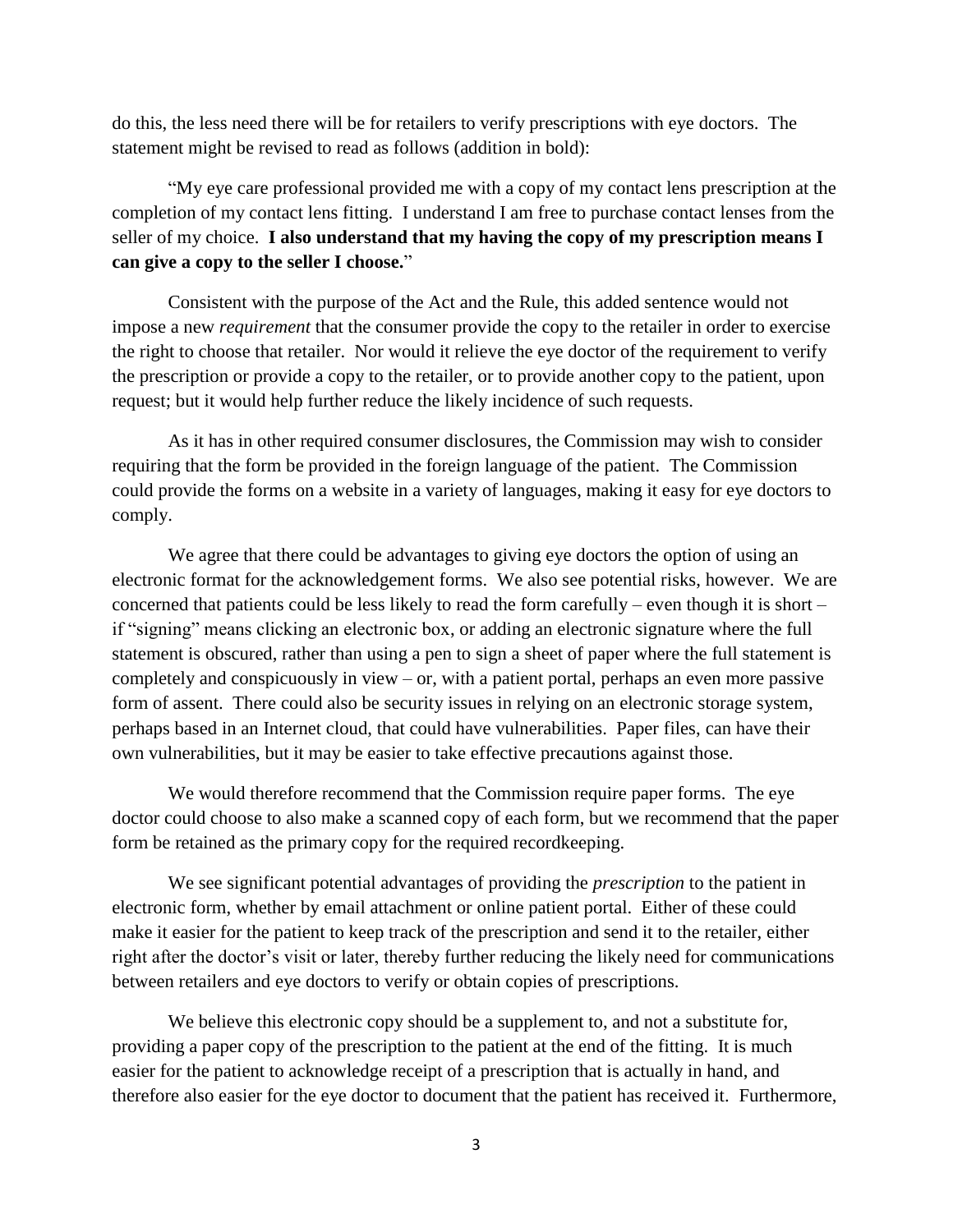not all patients have access to, and are comfortable relying on, the Internet for handling and keeping track of important medical documents.

Finally, the Commission should consider requiring eye doctors to attach a copy of the prescription to the acknowledgement form. This could make it easier for eye doctors to respond to requests from retailers, as well as to demonstrate compliance. Even in the absence of the Commission requiring it, eye doctors may wish to consider doing this on their own volition.

### **Efficiency in Interactions Between Retailers and Eye Doctors**

Eye doctors and retailers have both raised issues and made suggestions regarding the prescription verification process, its burdens and potential gaps. We agree with the Commission that the new patient acknowledgement form should help promote significant reduction in the need for verifications. We also generally agree that the issues raised regarding the verification process do not warrant additional changes in the Rule.

We do recommend the Commission consider one change, discussed below, a refinement to the 8-business-hour time period for passive verification, to better accommodate different preferences among eye doctors for processing verification requests. And we think there are steps retailers and eye doctors can and should consider taking on their own, without the need for a change in the Rule to require them, based on recognition of their shared interests in an efficient and reliable process. These are also discussed below. Doctors, retailers, and consumers can all play a role in reducing the need for retailers to call eye doctors to verify or obtain prescriptions.

In evaluating these issues and suggestions, we are mindful that *patient protection* is the purpose behind the Rule's requirements regarding efficient prescription verification, including the eight-business-hour time period and the "passive verification" triggered in the absence of a response within that period. Specifically, the purpose is to ensure that patients can efficiently and effectively exercise their choice of where to obtain contact lenses in a competitive marketplace, to shop for the price and convenience that suits them, while also ensuring that the prescription is filled correctly. To achieve this purpose, the verification system needs to be efficient and cost-effective for all parties to the communications involved – the eye doctor and the retailer, as well as the patient.

### *Automated calls*

A number of eye doctors complained in comments in the Periodic Review about the inconvenience of handling automated telephone calls from large retailers. As we noted in our own comments, and as the Commission has also noted, the use of automated telephone calls from a large retailer to an eye doctor's office would appear to be a generally workable and efficient mechanism for verification communications between these retailers and eye doctors. Eye doctor offices should by now be familiar with the Rule, and able to recognize these automated calls and deal effectively with them. It should generally take the eye doctor's office no more time and effort to respond to an automated call or recording than to a live call from an employee of the retailer, or a recording of such a live call.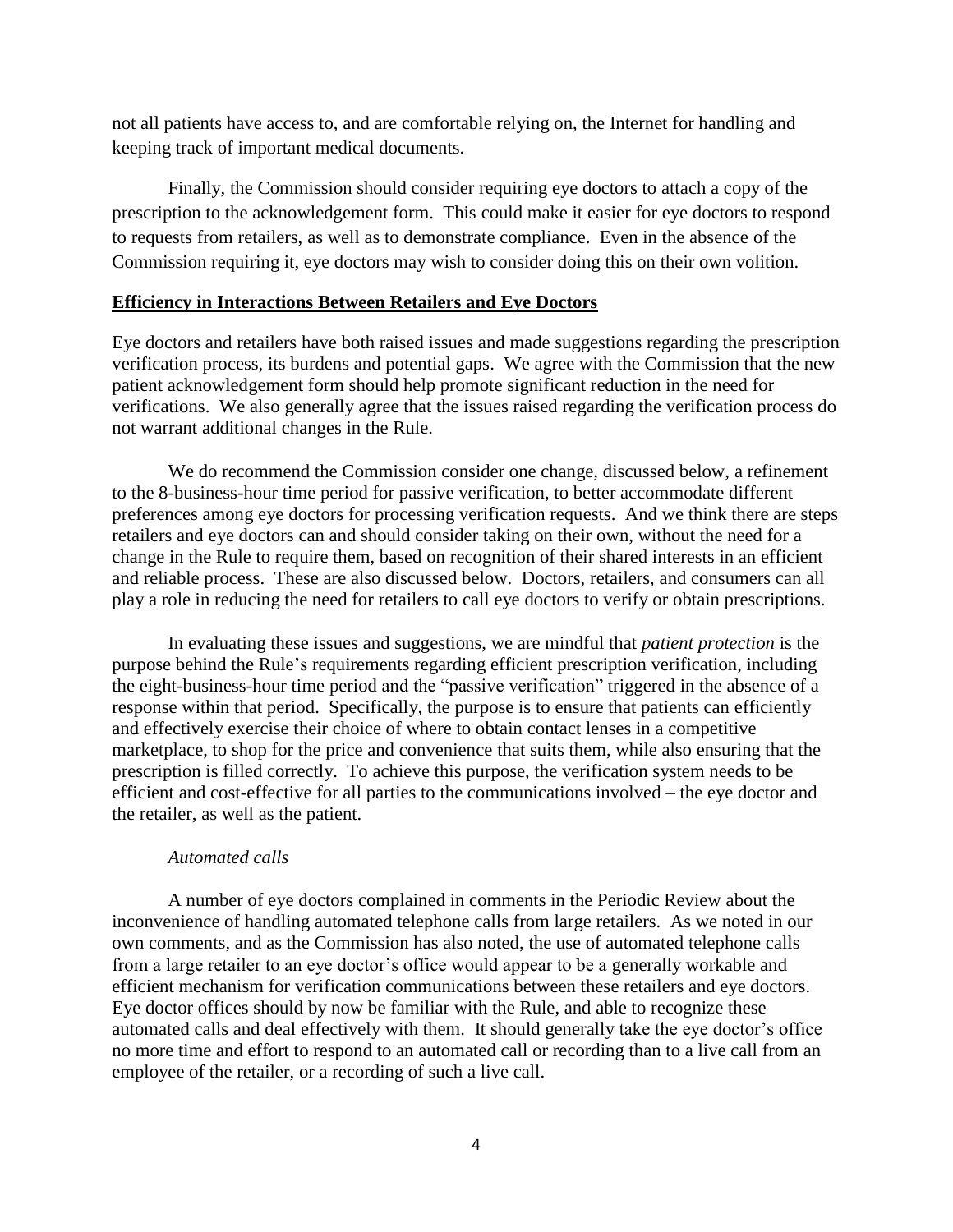We are sensitive to the potential for robocalls to be burdensome. Indeed, we have supported legislation and rulemakings to protect consumers who are all-too-often on the receiving end of unwanted robocalls. Based on the record here, it does not appear that the incidence of these automated verification calls is high enough to constitute a significant burden. We nevertheless agree that the calls and their content should be structured with the convenience of both parties to the calls in mind. In truth, both parties benefit when the process is structured to eliminate burden for either. Ideally, both parties would recognize this. We would hope that a change to the Rule would ultimately not be necessary, that both retailers and eye doctors would structure their side of the process in recognition of their mutual interest in efficiency.

For example, the retailers could carefully tailor the script for prescription verification and copy request calls to give only the information the eye doctors need, and to give that information in the manner that best facilitates efficient processing. To better enable eye doctors to efficiently respond, retailers could provide one or more specific names and phone numbers that an eye doctor's office can call, as well as one or more email addresses. Retailers should recognize that it is in their interest to provide efficient avenues for eye doctors to respond. A long recorded answering message with a frustrating menu of all-purpose options does not serve anyone's interests.

Eye doctors who truly believe the automated calls are tying up their phone line too long could set up a separate line for receiving those calls. Or the person answering the phone, or the automated device that answers during off-hours, could transfer the verification call to a recording device. These are all easy and inexpensive ways to manage these calls efficiently.

One concern raised by eye doctors with regard to automated calls is the potential for erroneous passive verification, when the call is of such poor quality that the eye doctor's office cannot hear which patient is being referred to, or even where the call is coming from, and therefore is unable to respond. Another passive verification concern raised by eye doctors is the potential for a consumer seeking to refill an expired prescription, without having a current prescription, to provide a false phone number for a nonexistent eye doctor, so there is no one to respond within the 8-business-hour period.

(A variation on the second concern, raised by some eye doctors, of a consumer falsely giving the retailer a randomly chosen eye doctor's number, does not present the same difficulty. That eye doctor's office records can be checked, and the office can inform the retailer that the consumer is not a patient of the eye doctor's.)

As the Commission notes, there is no reliable indication in the record of the actual incidence of any of these scenarios, to provide a basis for revising the Rule. But we would hope that, out of shared interest in confirming the correct prescription, the retailer could, before exercising passive verification, make a follow-up in-person call. If it turns out that the number is false, the retailer can decline to fill the prescription, or seek the correct information from the consumer. If it turns out that the automated message did not record clearly, the retailer can provide the necessary information in the live call. And again, with the improvements flowing from the new patient acknowledgement form, and a recognition of shared interests in efficiency,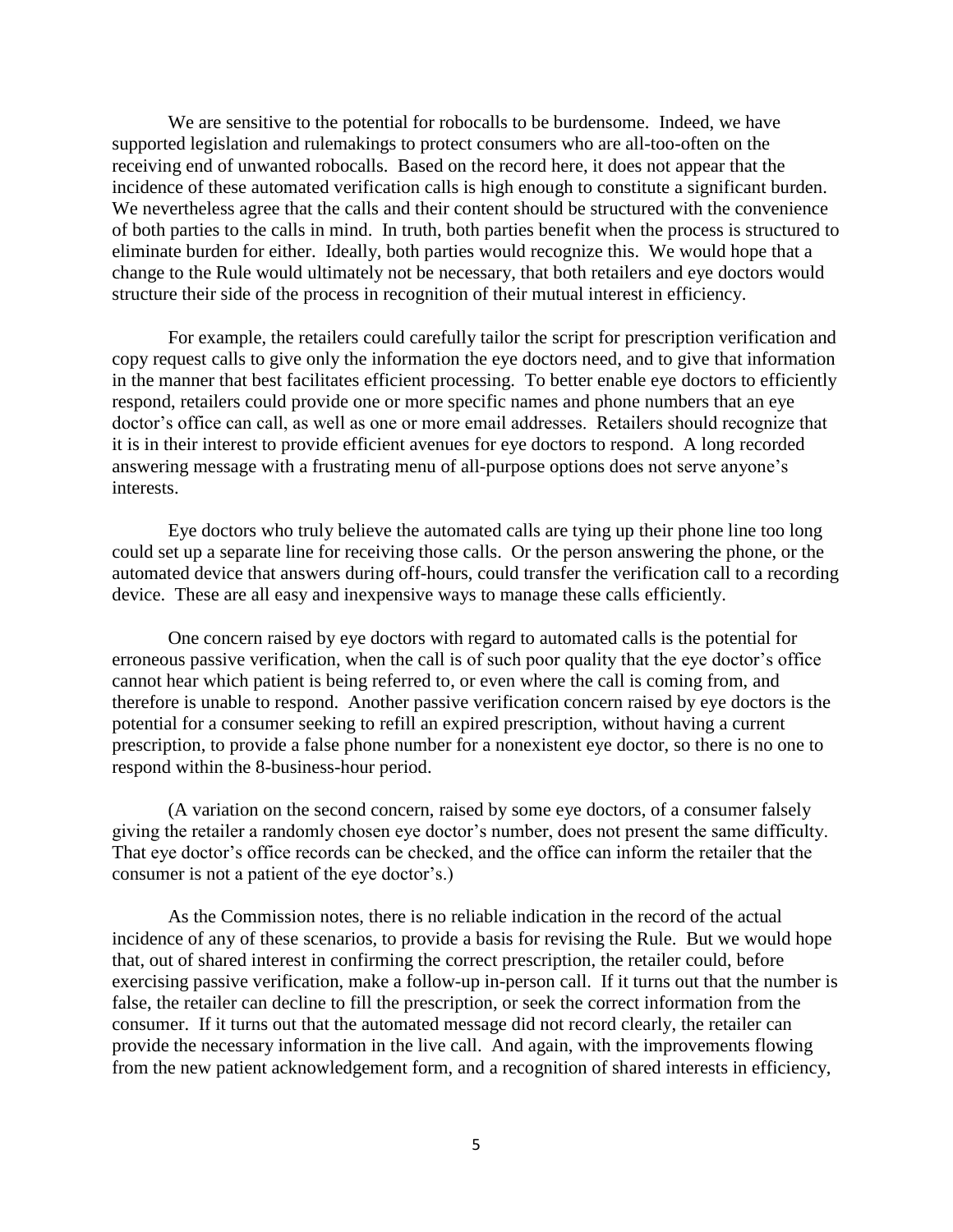we would hope and expect that the need for resorting to passive verification would be substantially reduced.

As an alternative to automated calling, the retailer might consider sending emails with a receipt confirmation request. This could be another effective way to reduce the number of noncompleted communications that could be misconstrued by the retailer as failures to respond, triggering passive verification.

### *Time limit for eye doctor response, triggering passive verification*

Eye doctors have expressed concern that the 8-business-hour window for responding to a verification request before passive verification is triggered does not permit enough time to respond without creating undue burden. Retailers have stated that 8 business hours is sufficient, and have recommended that the same time period be applied to requests for prescription copies.

We believe the 8-business-hour period is generally sufficient and has proven workable. The Commission may wish to consider making one adjustment, however, to accommodate eye doctor offices that prefer to take care of administrative tasks such as prescription verification at the end of the day, or after regular office hours. Under the current Rule, an eye doctor's office that is open 8 hours or more in a day, and that receives a verification request at the beginning of that day, or during a weekend or holiday before that day, has no option but to process that request during regular office hours in order to meet the 8-business-hour period.

We would recommend the Commission consider whether adjusting the time period to accommodate the option to process such a request at the end of that working day, or during that evening, could help promote efficiency and minimize burden for eye doctors without significantly increasing burden on retailers or impairing consumer convenience. One way to adjust the time period would be to have a 24-hour period, excluding any 24-hour period during weekends and holidays when the office is typically closed. In most cases, that would work out to be the same as the 8-working-hour period. Even in the absence of a change in the Rule, we would recommend that retailers consider making this adjustment in their operations.

(We would not recommend further adjustments in the time period to accommodate eye doctor offices with unusual non-business days; we believe those offices can reasonably be expected to monitor closely enough to reply that the office is closed, and to state when it reopens, so the retailer can adjust the period accordingly. We would expect this scenario to be rare, and when it occurs, manageable for both affected eye doctors and retailers.)

Regarding retailer requests for copies of prescriptions, we support the Commission's decision not to impose a required time limit that conforms to the window for verification requests. As the Commission notes, failure of the eye doctor to meet the window for a verification request simply triggers passive verification; failure to meet a new required time limit to provide a copy of the prescription would constitute a violation of the Rule. We do recommend, however, that the eye doctors treat the verification window as a good reference point, of their own volition. It may be just as easy for them to provide the copy as to provide the verification, or to provide them together. And providing the copy may reduce the need for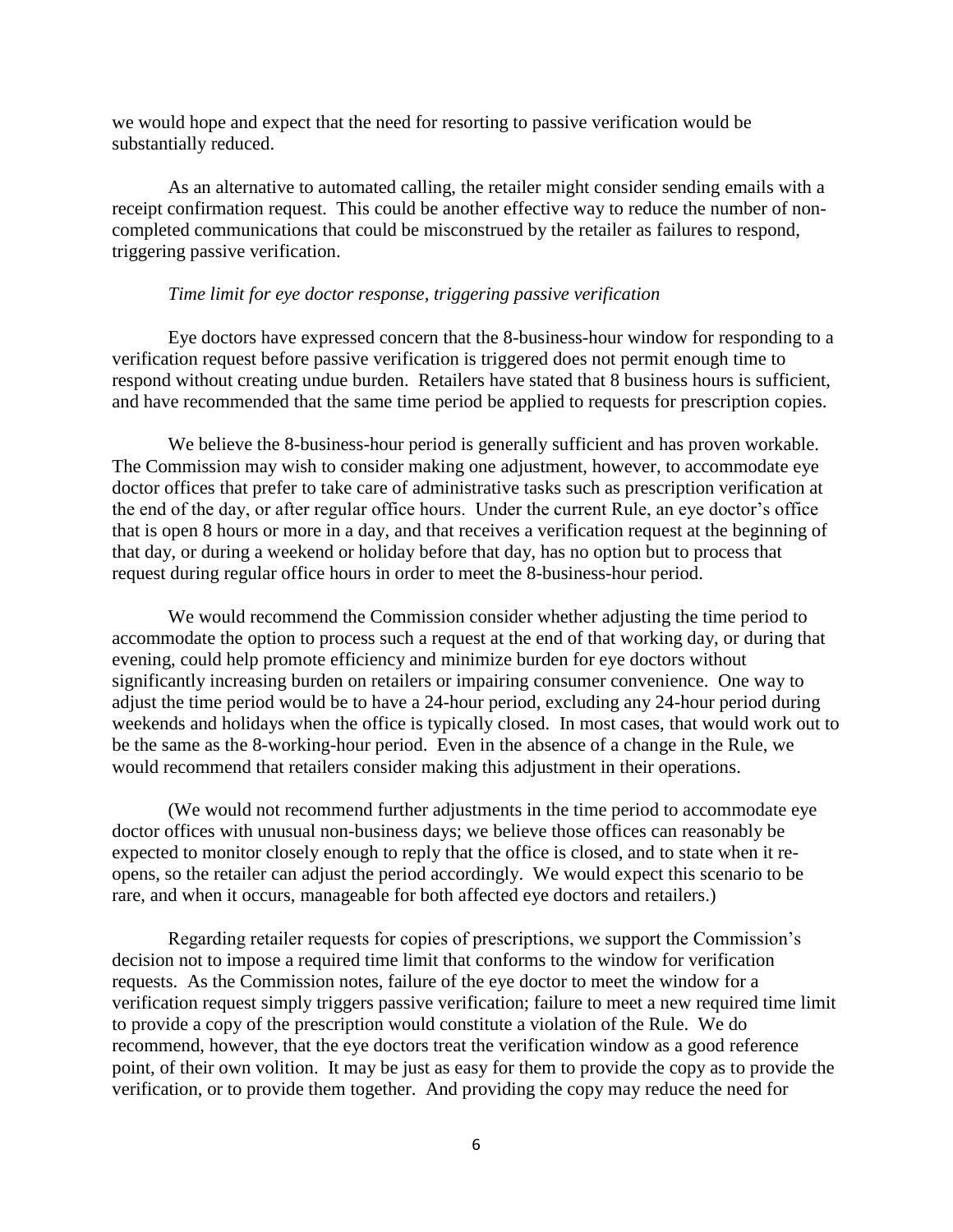further verification requests from the retailer in the future, as the retailer can keep the copy on file.

(And again, the overall need for retailers to contact eye doctors should be reduced by improvements flowing from the patient acknowledgement form.)

# *Other steps to promote efficiency*

Among other steps we would encourage retailers and eye doctors to take to reduce compliance-related burdens are the following:

- Eye doctors should consider informing patients at the initial visit that they will be getting a copy of the prescription after the fitting, will be able to use it to purchase contact lenses from the retailer of their choice, and should give a copy of the prescription to that retailer. We had earlier suggested that the Commission consider requiring this; we agree that requiring it is now unnecessary, given the new patient acknowledgement form. But we still believe it could further reinforce to patients the importance and use of the prescription copy, reducing the likely instances when it will be necessary for retailers to contact eye doctors.
- Eye doctors should consider posting signs in their offices informing patients that they will be getting a copy of the prescription after the fitting. The eye doctors have proposed requiring this as an alternative to the patient acknowledgment form. We agree with the Commission that the acknowledgement form will be far more effective in promoting and demonstrating compliance, and in furthering the goal of reducing the number of calls from retailers to eye doctors. But we believe the signs could be an important further reinforcement.
- Retailers should consider stressing to consumers prominently in advertising, in online order web pages, and in calls for orders by phone – the advantage to consumers of sending a copy of the prescription they received from their eye doctor. Like the other recommended steps, this should help further reduce the need to call eye doctors for prescription verifications or copies.

# **Other Matters**

# *Deterring Retailers From Selling Without a Prescription*

As we noted in our comments in the Periodic Review, patient safety is a top priority of Consumers Union. As stated then, we do not believe the concerns regarding selling contact lenses without a prescription warrant any further change to the Rule. But we urge the Commission, along with the Food and Drug Administration and other appropriate authorities, to be vigilant in investigating and enforcing against violations so as to provide effective deterrence.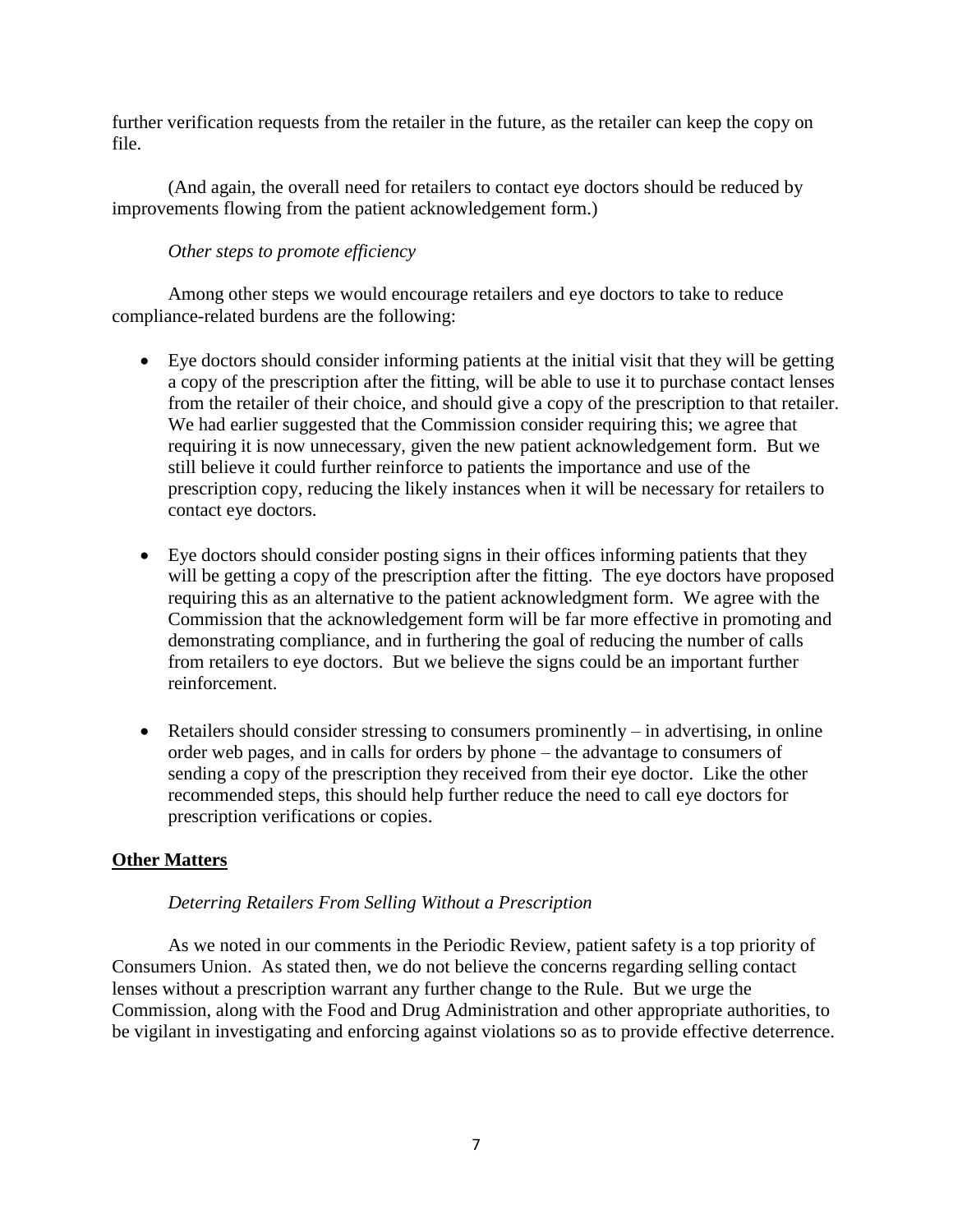### *Clarifications as to Required Verification of Prescriptions*

We continue to recommend two additional clarifications to \$315.5 regarding prescriber verification, to help avoid possible confusion.

First, in subsection (c)(3), we recommend explicitly clarifying what we believe to be the understood intent, that the communication described, the failure of which to happen within 8 business hours permits the retailer to treat the prescription as verified, must satisfy either subsection  $(c)(1)$  or  $(c)(2)$ . That is, the eye doctor must either confirm that the prescription is accurate, or must provide the accurate prescription. This clarification could be accomplished by inserting, after "seller" the first time it appears, the phrase "in accordance with paragraph  $(c)(1)$ or  $(c)(2)$  of this section".

Second, in paragraph (d), we recommend explicitly clarifying what we believe to be the understood intent, that all of the information the eye doctor is required to provide the retailer, including the basis for saying the prescription submitted by the retailer is inaccurate or invalid, and the correct prescription information, must be provided within the same 8-business-hour timeframe in order to avoid triggering "passive verification" in paragraph (c)(3).

### *Private label substitution*

 $\overline{\phantom{a}}$ 

The Commission's proposed change to conform the Rule to the Act, and to clarify that a retailer can substitute private label lenses for identical lenses manufactured by the same company, as well as vice versa, is a sensible change, and one we support. It increases the choices available to consumers, including potentially more affordable options, without in any way undermining patient safety.

### *Ensuring Effective Monitoring and Enforcement*

As we noted previously, with the Rule now in effect for more than 10 years, there is no justification for eye doctors to be unfamiliar with it. In addition to providing education and guidance, the Commission should actively monitor complaints, and follow up with warning letters and enforcement as appropriate to ensure that the Rule is working effectively. We are hopeful that the new patient acknowledgement form will be a further reminder, to all concerned, of the importance of compliance, and will reduce the need for enforcement actions.

#### *Addressing Manufacturer Restrictions on Retail Discounting*

As we noted in our comments in the Periodic Review, we have been concerned that the effectiveness of the Rule has been undermined by restrictions imposed by contact lens manufacturers on retail discounting. As we noted then, we believe these retail discounting restrictions are not only flagrantly anti-consumer, but also potentially a violation of the antitrust laws.<sup>1</sup> It is our understanding that contact lens manufacturers have modified their retail pricing

<sup>&</sup>lt;sup>1</sup> See our testimony before the Senate Subcommittee on Antitrust, Competition Policy, and Consumer Rights, http://www.judiciary.senate.gov/meetings/pricing-polices-and-competition-in-the-contact-lens-industry-is-what-yousee-what-you-get